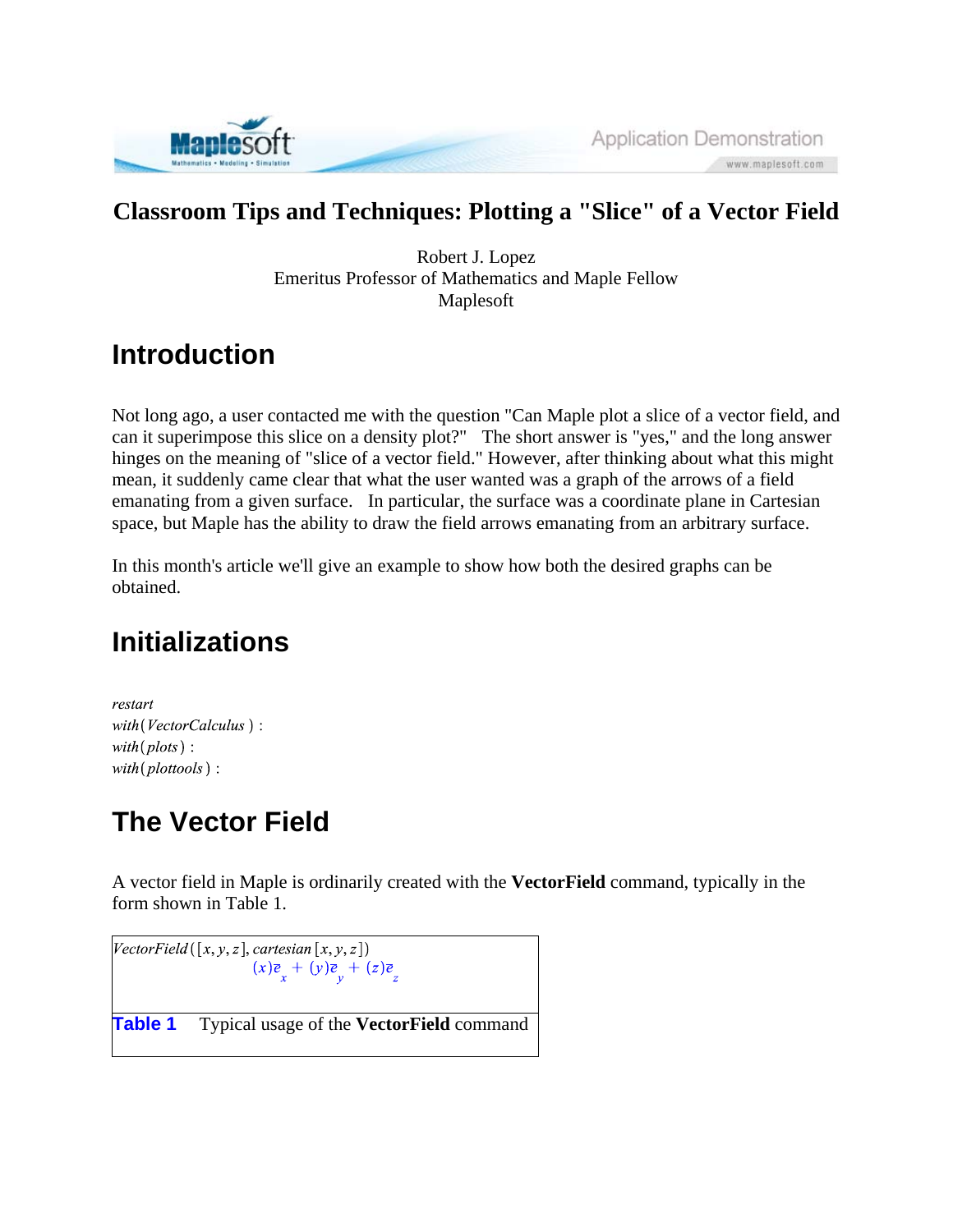The display format by default contains the unit basis vectors explicitly. The symbols  $\overline{e}_x \overline{e}_x \overline{e}_x$ are the vectors  $\mathbf{i}, \mathbf{j}, \mathbf{k}$  of a standard calculus course. Table 2 shows the display of this field as a column vector, without the explicit use of basis vectors.



By default, the **BasisFormat** command is set to *true*, but we will leave it set to *false*.

The vector field in the user's request arose as the gradient of the scalar field

$$
f(x, y, z) := \sqrt{x^2 + y^2 + z^2}
$$

In Maple's *VectorCalculus* package, the **Gradient** command produces a vector field. Table 3 contains the vector field of interest.



### **A "Slice" of the Vector Field**

The "slice" of the vector field is a graph of a coordinate plane from which the arrows of the field emanate. Fortunately, the **PlotPositionVector** command in the *VectorCalculus* package is exactly the right command. It is designed to represent either curves or surfaces in radius-vector,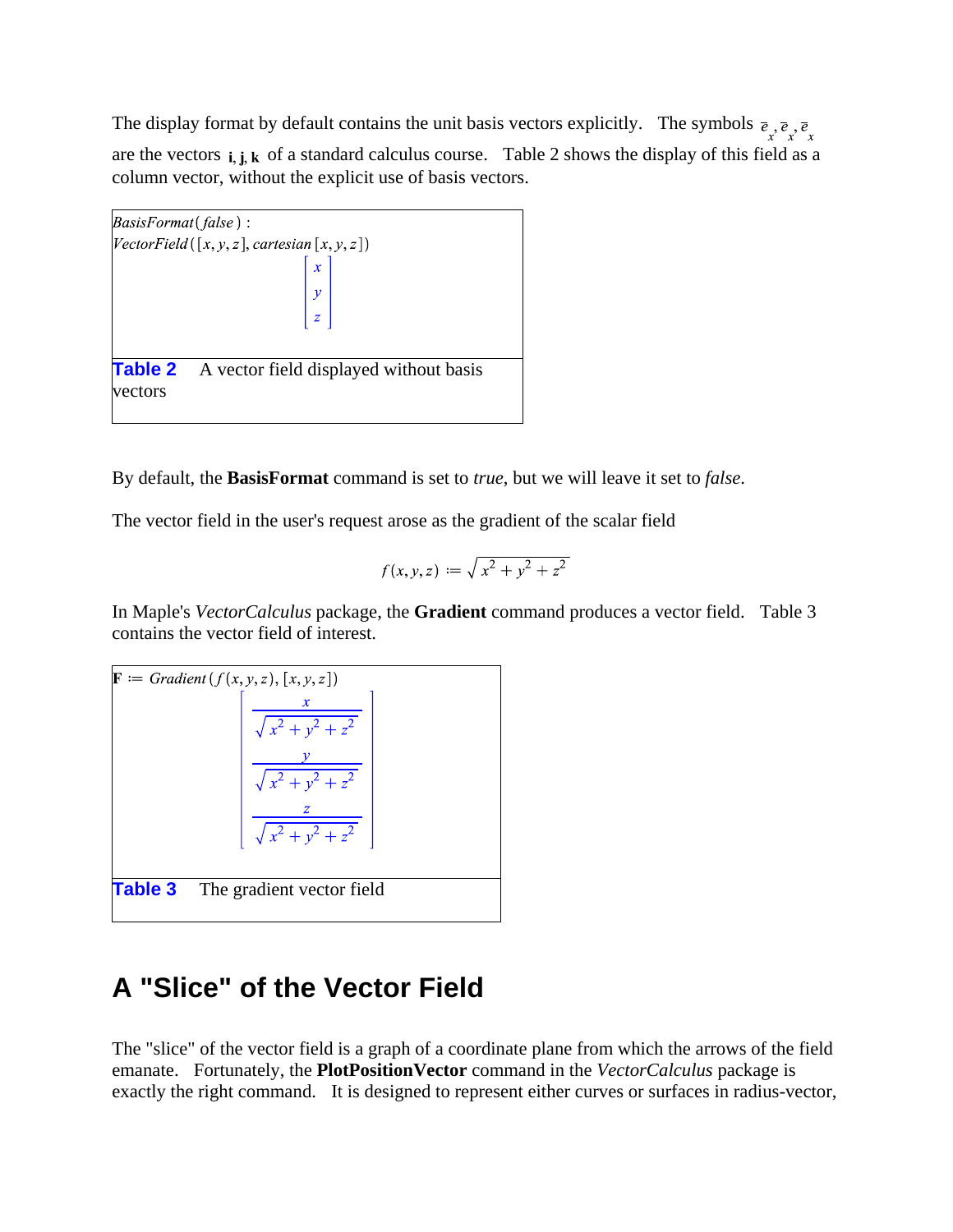or position-vector form. As such, it is always a vector emanating from the origin of a Cartesian space. Table 4 shows the position vector that represents the plane curve  $x(t) = 2 \cos(t), y(t) = 3 \sin(t).$ 



This vector representation of the ellipse can be plotted with the **PlotPositionVector** command. Moreover, a variety of vector fields along this curve can easily be added by invoking appropriate options in the command. Thus, the tangent and normal fields, various derivative fields and even arbitrary vector fields along the curve can be graphed. Figure 1 shows the ellipse in Table 4, along with the tangent field.

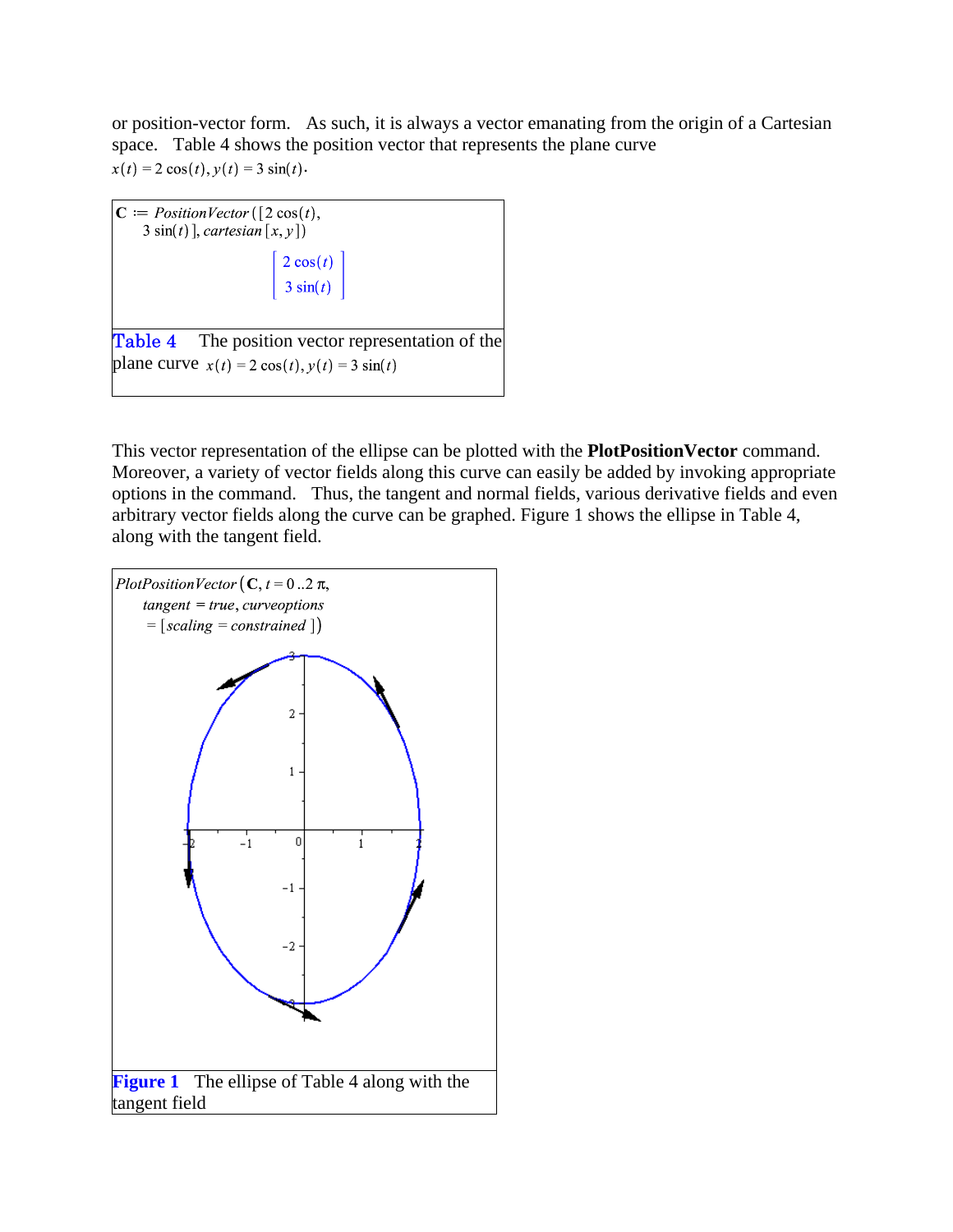Of course, the number, location, and properties of the tangent vectors can be controlled. Although the graph in Figure 1 can be painstakingly constructed by joining graphs of the curve and tangent vectors located precisely along it, the utility of the **PlotPositionVector** command should be obvious.

Surfaces can also be represented with a position vector. Table 5 provides the position-vector representation of the coordinate plane  $x = 1$ .



Figure 2 shows the arrows of the gradient field **F** emanating from the coordinate plane  $x = 1$ . This is the "slice" of the vector field I was asked to produce.

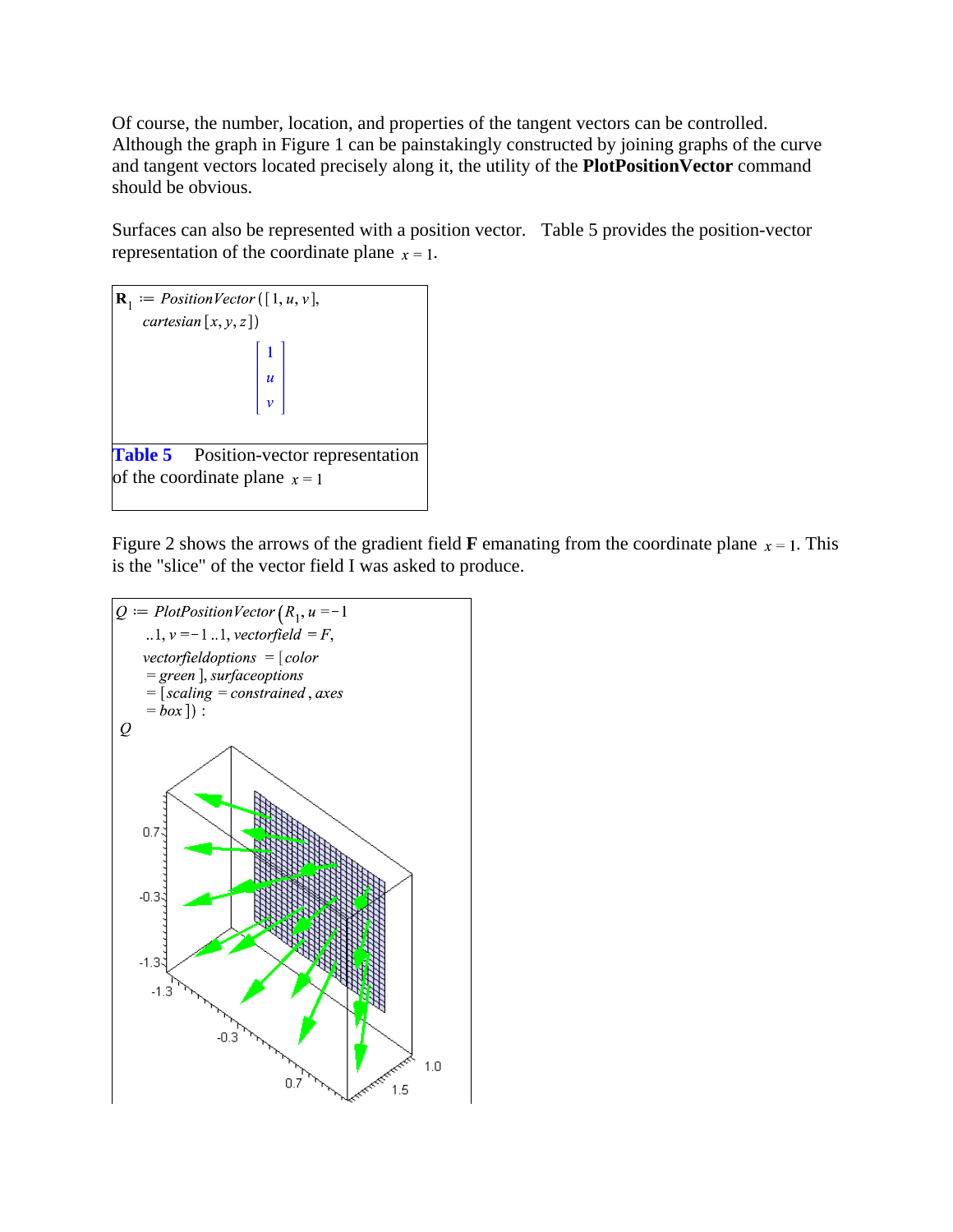**Figure 2** The gradient field **F** along the coordinate plane  $x = 1$ 

The slice of the gradient field shown in Figure 2 has been assigned to the variable  $\rho$  so that in the next section we can superimpose this image on a density plot of the scalar field whose gradient arrows we see in the figure.

### **Density Plot of the Scalar Field**

Figure 3 is a density plot of  $f(1, y, z)$ . It gives a measure of the value of  $f(1, y, z)$ .



Note that again we have assign a plot structure to a name, here,  $S$ . The associated plot represents as a density, the scalar field evaluated on the coordinate plane  $x = 1$ . Our challenge now is to superimpose this image on the coordinate plane  $x = 1$  in Figure 2. The challenge is inherent in the different dimensions for the two figures. Figure 2 is a 3D graph, but Figure 3 is